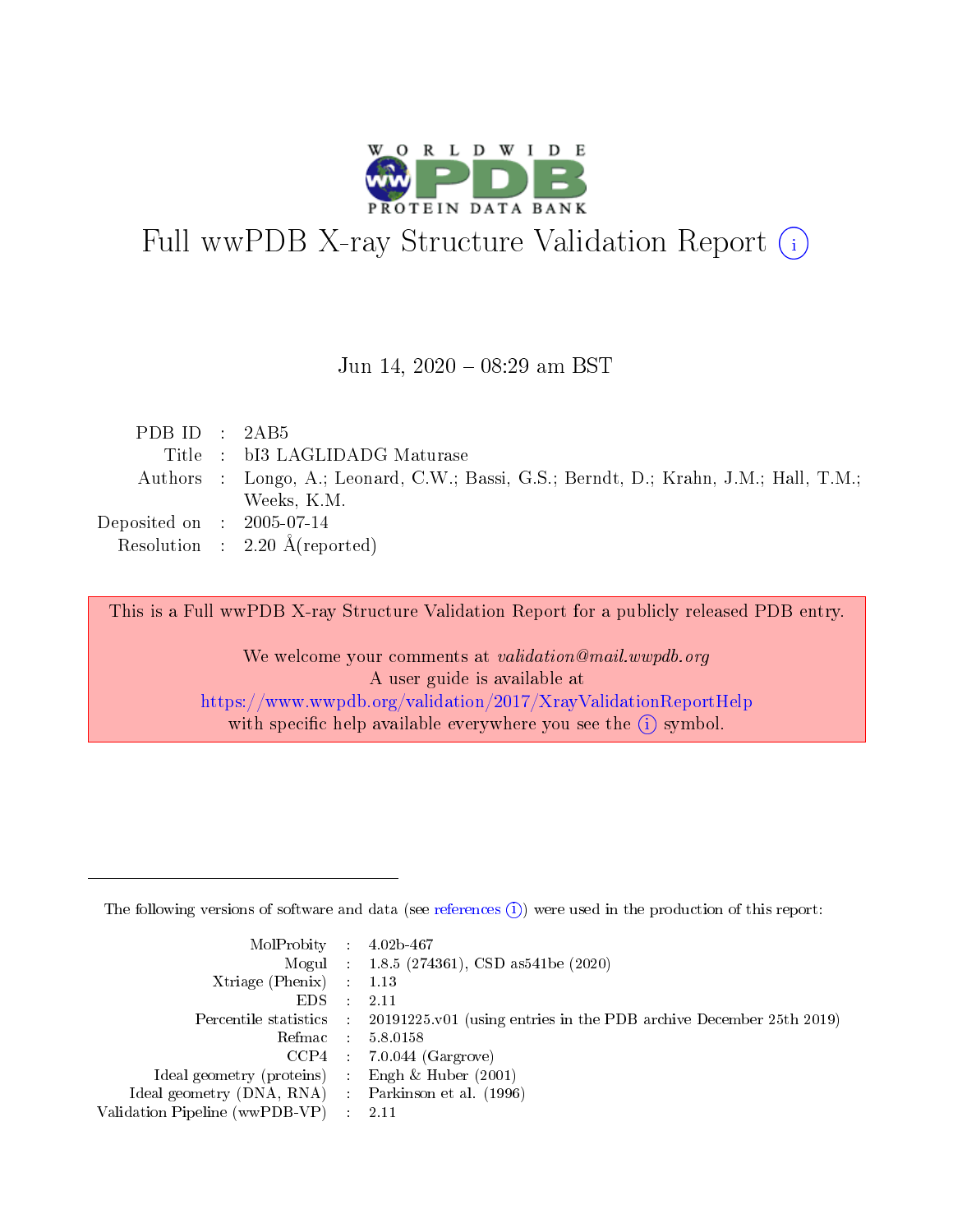# 1 [O](https://www.wwpdb.org/validation/2017/XrayValidationReportHelp#overall_quality)verall quality at a glance  $(i)$

The following experimental techniques were used to determine the structure: X-RAY DIFFRACTION

The reported resolution of this entry is 2.20 Å.

Percentile scores (ranging between 0-100) for global validation metrics of the entry are shown in the following graphic. The table shows the number of entries on which the scores are based.



| Metric                | Whole archive<br>$(\#\mathrm{Entries})$ | Similar resolution<br>$(\#\text{Entries},\,\text{resolution}\,\,\text{range}(\textup{\AA}))$ |
|-----------------------|-----------------------------------------|----------------------------------------------------------------------------------------------|
| $R_{free}$            | 130704                                  | $4898(2.20-2.20)$                                                                            |
| Clashscore            | 141614                                  | $5594(2.20-2.20)$                                                                            |
| Ramachandran outliers | 138981                                  | $5503 (2.20-2.20)$                                                                           |
| Sidechain outliers    | 138945                                  | $5504(2.20-2.20)$                                                                            |
| RSRZ outliers         | 127900                                  | $4800(2.20-2.20)$                                                                            |

The table below summarises the geometric issues observed across the polymeric chains and their fit to the electron density. The red, orange, yellow and green segments on the lower bar indicate the fraction of residues that contain outliers for  $>=3, 2, 1$  and 0 types of geometric quality criteria respectively. A grey segment represents the fraction of residues that are not modelled. The numeric value for each fraction is indicated below the corresponding segment, with a dot representing fractions  $\epsilon=5\%$  The upper red bar (where present) indicates the fraction of residues that have poor fit to the electron density. The numeric value is given above the bar.

| Mol | ${\bf Chain \mid Length}$ | Quality of chain |     |  |
|-----|---------------------------|------------------|-----|--|
|     | 269                       | 7%<br>77%        | 20% |  |
|     | 269                       | 6%<br>73%        | 23% |  |

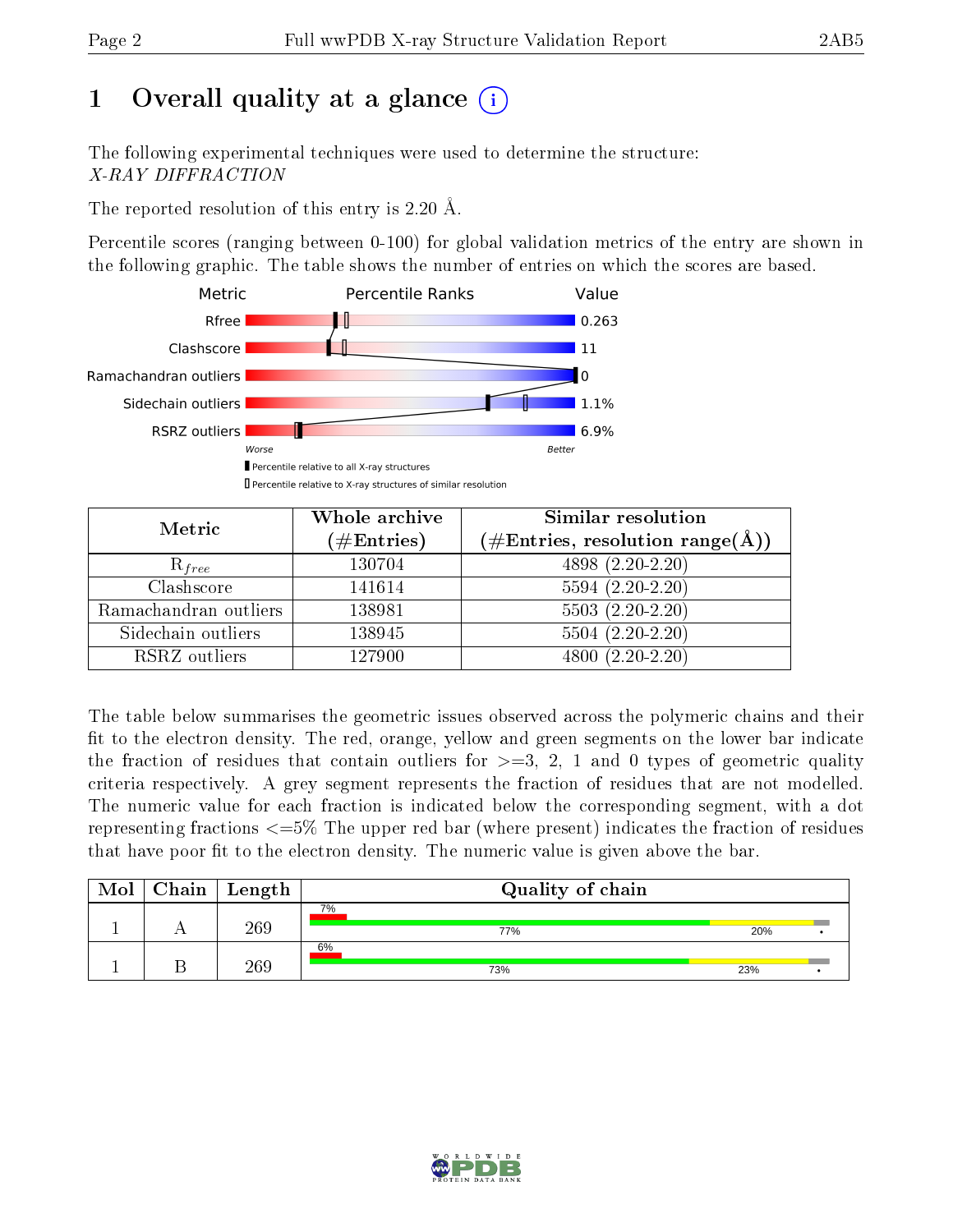# 2 Entry composition  $\left( \cdot \right)$

There are 3 unique types of molecules in this entry. The entry contains 4582 atoms, of which 0 are hydrogens and 0 are deuteriums.

In the tables below, the ZeroOcc column contains the number of atoms modelled with zero occupancy, the AltConf column contains the number of residues with at least one atom in alternate conformation and the Trace column contains the number of residues modelled with at most 2 atoms.

 $2122$  1396 337 376 2 11 0 0 0

• Molecule 1 is a protein called mRNA maturase.  $\text{Mol} \mid \text{Chain} \mid \text{Residues} \mid \text{Atoms} \mid \text{ZeroOcc} \mid \text{AltConf} \mid \text{Trace}$ <sup>1</sup> <sup>A</sup> <sup>261</sup> Total C N O S Se  $2172$  1432 346 380 2 12 0 0 0  $1 \quad B \quad 257 \quad 1000 \quad 1206 \quad 227 \quad 276 \quad 211$ 

| Chain                   | Residue | Modelled         | Actual                  | Comment                 | Reference            |
|-------------------------|---------|------------------|-------------------------|-------------------------|----------------------|
| А                       | 249     | <b>MET</b>       | $\equiv$                | <b>EXPRESSION TAG</b>   | <b>UNP Q36758</b>    |
| $\bf{A}$                | 250     | <b>GLY</b>       | $\equiv$                | <b>EXPRESSION TAG</b>   | UNP Q36758           |
| $\bf{A}$                | 251     | <b>HIS</b>       | $\blacksquare$          | <b>EXPRESSION TAG</b>   | <b>UNP Q36758</b>    |
| $\bf{A}$                | 252     | <b>HIS</b>       | $\equiv$                | <b>EXPRESSION TAG</b>   | <b>UNP Q36758</b>    |
| $\boldsymbol{A}$        | 253     | $\overline{HIS}$ | $\blacksquare$          | <b>EXPRESSION TAG</b>   | UNP<br>Q36758        |
| $\boldsymbol{A}$        | 254     | <b>HIS</b>       |                         | <b>EXPRESSION TAG</b>   | UNP<br>Q36758        |
| $\bf{A}$                | 255     | <b>HIS</b>       |                         | <b>EXPRESSION TAG</b>   | <b>UNP Q36758</b>    |
| $\boldsymbol{A}$        | 295     | <b>MSE</b>       | <b>MET</b>              | MODIFIED RESIDUE        | <b>UNP Q36758</b>    |
| $\boldsymbol{A}$        | 322     | <b>MSE</b>       | MET                     | <b>MODIFIED RESIDUE</b> | UNP Q36758           |
| $\boldsymbol{A}$        | 330     | <b>MSE</b>       | $\overline{\text{MET}}$ | MODIFIED RESIDUE        | UNP<br>Q36758        |
| $\bf{A}$                | 354     | <b>MSE</b>       | <b>MET</b>              | MODIFIED RESIDUE        | <b>UNP Q36758</b>    |
| $\bf{A}$                | 421     | <b>MSE</b>       | MET                     | MODIFIED RESIDUE        | <b>UNP</b><br>Q36758 |
| $\boldsymbol{A}$        | 425     | <b>MSE</b>       | MET                     | MODIFIED RESIDUE        | UNP<br>Q36758        |
| $\bf{A}$                | 434     | <b>MSE</b>       | <b>MET</b>              | MODIFIED RESIDUE        | <b>UNP Q36758</b>    |
| $\overline{\rm A}$      | 438     | <b>MSE</b>       | <b>MET</b>              | MODIFIED RESIDUE        | <b>UNP Q36758</b>    |
| $\bf{A}$                | 441     | <b>MSE</b>       | MET                     | MODIFIED RESIDUE        | <b>UNP Q36758</b>    |
| $\boldsymbol{A}$        | 456     | <b>MSE</b>       | <b>MET</b>              | <b>MODIFIED RESIDUE</b> | <b>UNP Q36758</b>    |
| $\bf{A}$                | 464     | <b>MSE</b>       | <b>MET</b>              | MODIFIED RESIDUE        | UNP Q36758           |
| $\bf{A}$                | 477     | <b>MSE</b>       | <b>MET</b>              | <b>MODIFIED RESIDUE</b> | UNP<br>Q36758        |
| $\overline{\mathbf{B}}$ | 249     | MET              |                         | MODIFIED RESIDUE        | UNP<br>Q36758        |
| $\, {\bf B}$            | 250     | <b>GLY</b>       | $\equiv$                | <b>EXPRESSION TAG</b>   | <b>UNP Q36758</b>    |
| B                       | 251     | <b>HIS</b>       | $\blacksquare$          | <b>EXPRESSION TAG</b>   | <b>UNP Q36758</b>    |
| B                       | 252     | <b>HIS</b>       |                         | <b>EXPRESSION TAG</b>   | <b>UNP Q36758</b>    |
| B                       | 253     | <b>HIS</b>       | $\blacksquare$          | <b>EXPRESSION TAG</b>   | <b>UNP Q36758</b>    |
| $\overline{\mathbf{B}}$ | 254     | <b>HIS</b>       | $\equiv$                | <b>EXPRESSION TAG</b>   | <b>UNP Q36758</b>    |

There are 38 discrepancies between the modelled and reference sequences:

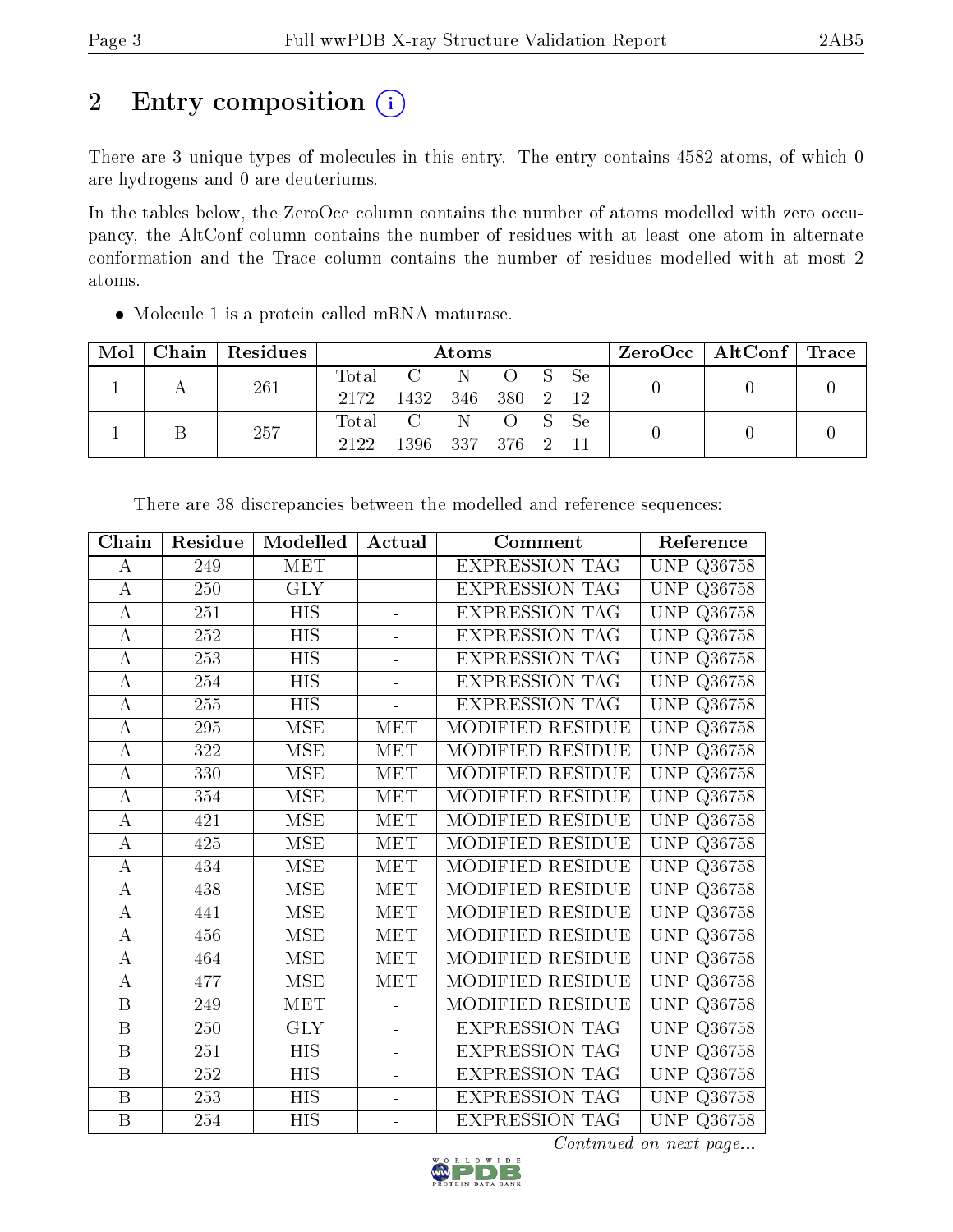| Chain | Residue | Modelled   | Actual     | Comment                 | Reference         |
|-------|---------|------------|------------|-------------------------|-------------------|
| В     | 255     | <b>HIS</b> |            | <b>EXPRESSION TAG</b>   | <b>UNP Q36758</b> |
| B     | 295     | MSE        | MET        | <b>MODIFIED RESIDUE</b> | <b>UNP Q36758</b> |
| B     | 322     | MSE        | MET        | <b>MODIFIED RESIDUE</b> | <b>UNP Q36758</b> |
| B     | 330     | MSE        | <b>MET</b> | <b>MODIFIED RESIDUE</b> | UNP Q36758        |
| B     | 354     | MSE        | MET        | <b>MODIFIED RESIDUE</b> | <b>UNP Q36758</b> |
| B     | 421     | MSE        | <b>MET</b> | <b>MODIFIED RESIDUE</b> | <b>UNP Q36758</b> |
| B     | 425     | MSE        | MET        | <b>MODIFIED RESIDUE</b> | <b>UNP Q36758</b> |
| B     | 434     | MSE        | <b>MET</b> | <b>MODIFIED RESIDUE</b> | <b>UNP Q36758</b> |
| B     | 438     | MSE        | MET        | <b>MODIFIED RESIDUE</b> | UNP Q36758        |
| B     | 441     | MSE        | MET        | <b>MODIFIED RESIDUE</b> | <b>UNP Q36758</b> |
| B     | 456     | MSE        | <b>MET</b> | MODIFIED RESIDUE        | UNP Q36758        |
| B     | 464     | MSE        | MET        | <b>MODIFIED RESIDUE</b> | <b>UNP Q36758</b> |
| B     | 477     | MSE        | MET        | MODIFIED RESIDUE        | UNP Q36758        |

Continued from previous page...

 $\bullet$  Molecule 2 is SULFATE ION (three-letter code: SO4) (formula:  $\mathrm{O}_4\mathrm{S}) .$ 



| Mol | Chain | Residues | Atoms                                    | $ZeroOcc$   AltConf |
|-----|-------|----------|------------------------------------------|---------------------|
| 2   |       |          | Total<br>S<br>5<br>4                     |                     |
| 2   | А     |          | Total<br>S<br>$\left( \ \right)$<br>5    |                     |
| 2   | А     |          | Total<br>S<br>$\left( \right)$<br>5<br>4 |                     |
| 2   | А     |          | Total<br>S<br>5<br>4                     |                     |
| റ   | А     |          | S<br>Total<br>$\left( \right)$<br>5      |                     |

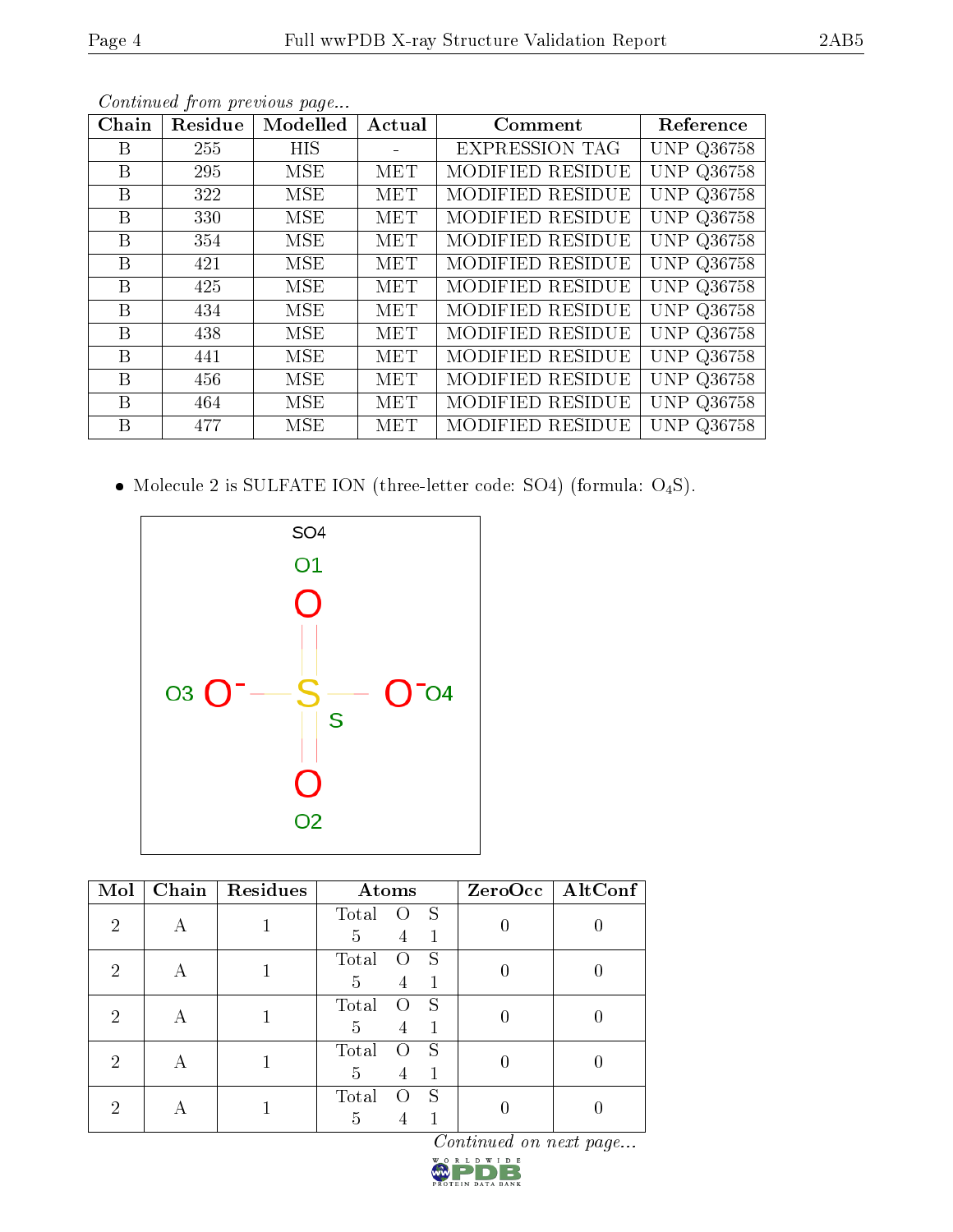Continued from previous page...

|  | $Mol$   Chain   Residues | Atoms           | $ZeroOcc \mid AltConf \mid$ |
|--|--------------------------|-----------------|-----------------------------|
|  |                          | Total O S<br>.5 |                             |
|  |                          | Total O S<br>5  |                             |
|  |                          | Total O S       |                             |

• Molecule 3 is water.

|  | $\text{Mol}$   Chain   Residues | Atoms                | $ZeroOcc \   \ AltConf \  $ |
|--|---------------------------------|----------------------|-----------------------------|
|  | 132                             | Total<br>132<br>-132 |                             |
|  | 116                             | Total<br>116.<br>116 |                             |

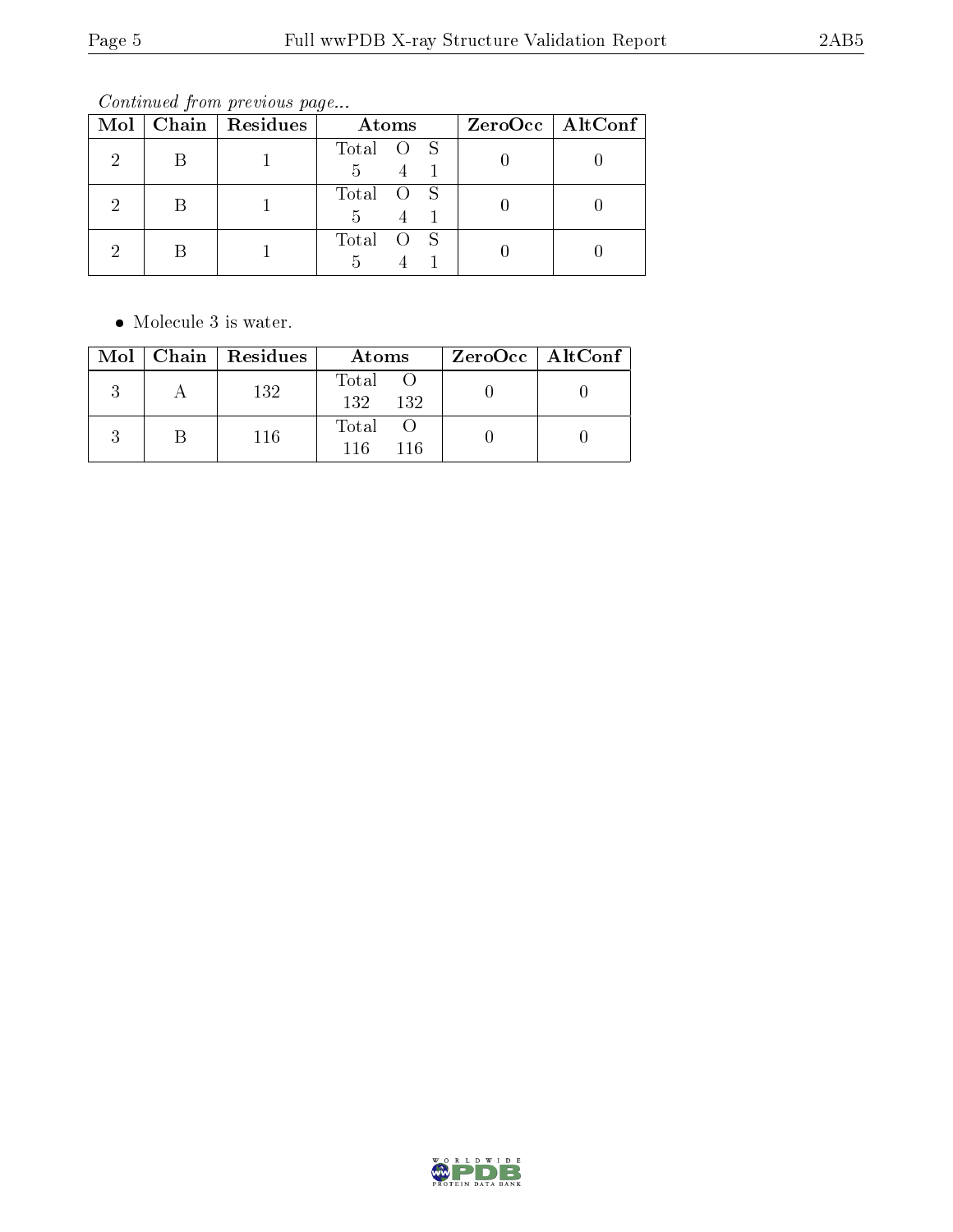# 3 Residue-property plots  $(i)$

These plots are drawn for all protein, RNA and DNA chains in the entry. The first graphic for a chain summarises the proportions of the various outlier classes displayed in the second graphic. The second graphic shows the sequence view annotated by issues in geometry and electron density. Residues are color-coded according to the number of geometric quality criteria for which they contain at least one outlier: green  $= 0$ , yellow  $= 1$ , orange  $= 2$  and red  $= 3$  or more. A red dot above a residue indicates a poor fit to the electron density (RSRZ  $> 2$ ). Stretches of 2 or more consecutive residues without any outlier are shown as a green connector. Residues present in the sample, but not in the model, are shown in grey.



• Molecule 1: mRNA maturase

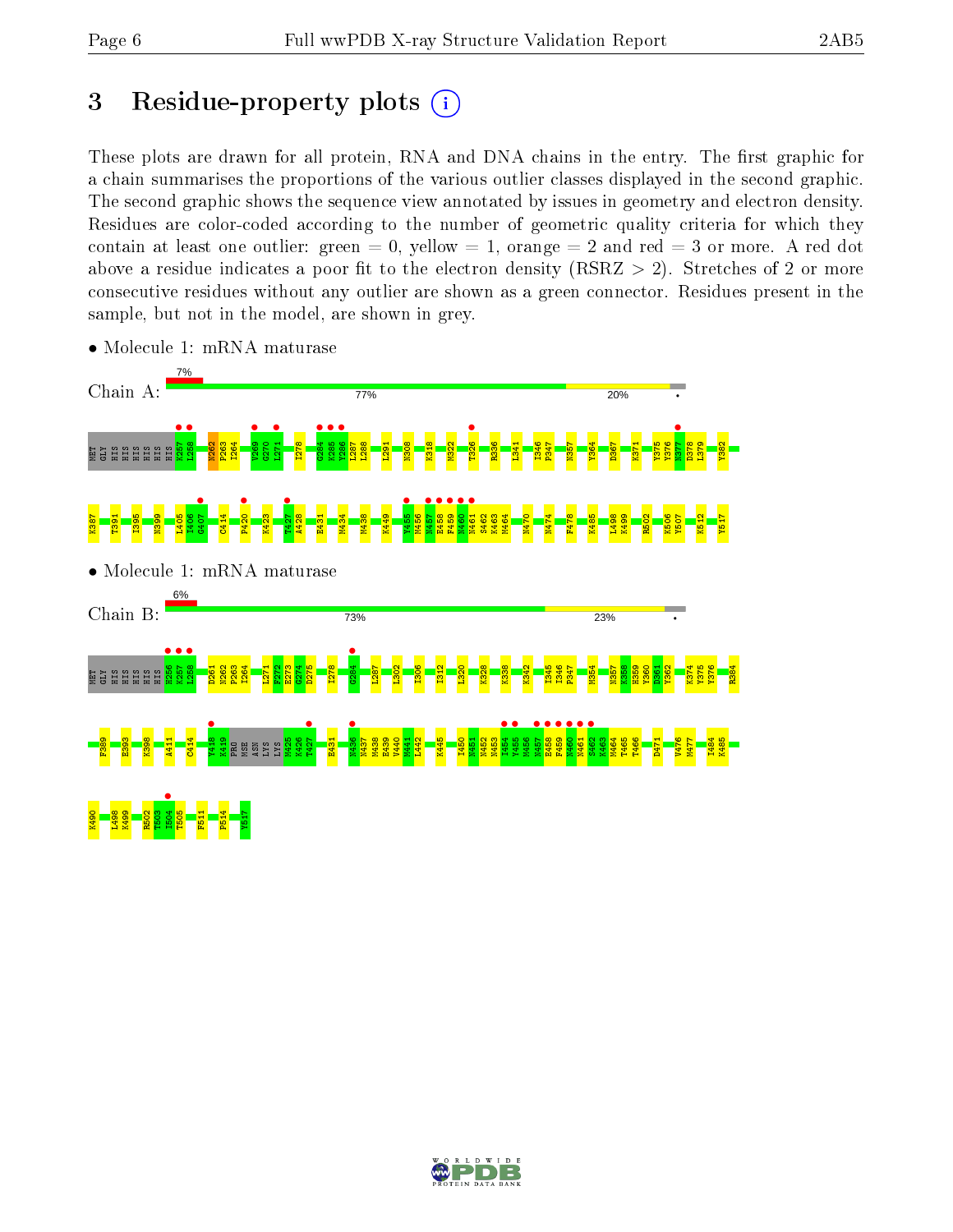# 4 Data and refinement statistics  $(i)$

| Property                                                             | Value                                                       | Source     |
|----------------------------------------------------------------------|-------------------------------------------------------------|------------|
| Space group                                                          | P 1 21 1                                                    | Depositor  |
| Cell constants                                                       | $80.20\text{\AA}$<br>$63.60\text{\AA}$<br>$66.40\text{\AA}$ |            |
| a, b, c, $\alpha$ , $\beta$ , $\gamma$                               | $115.50^\circ$<br>$90.00^\circ$<br>$90.00^\circ$            | Depositor  |
| Resolution $(A)$                                                     | 50.00<br>$-2.20$                                            | Depositor  |
|                                                                      | 24.89<br>$-2.20$                                            | <b>EDS</b> |
| % Data completeness                                                  | $95.2(50.00-2.20)$                                          | Depositor  |
| (in resolution range)                                                | 95.4 (24.89-2.20)                                           | <b>EDS</b> |
| $R_{merge}$                                                          | $0.08\,$                                                    | Depositor  |
| $\mathrm{R}_{sym}$                                                   | (Not available)                                             | Depositor  |
| $\langle I/\sigma(I) \rangle$ <sup>1</sup>                           | 1.77 (at $2.19\text{\AA})$                                  | Xtriage    |
| Refinement program                                                   | $\overline{\text{CNS}}$                                     | Depositor  |
|                                                                      | 0.208<br>0.265<br>$\overline{\phantom{a}}$                  | Depositor  |
| $R, R_{free}$                                                        | 0.207<br>0.263<br>$\ddot{\phantom{0}}$                      | DCC        |
| $R_{free}$ test set                                                  | 1488 reflections $(4.95\%)$                                 | wwPDB-VP   |
| Wilson B-factor $(A^2)$                                              | 29.0                                                        | Xtriage    |
| Anisotropy                                                           | 0.339                                                       | Xtriage    |
| Bulk solvent $k_{sol}(e/\mathring{A}^3)$ , $B_{sol}(\mathring{A}^2)$ | $0.36\,$ , $64.4\,$                                         | <b>EDS</b> |
| $\overline{\text{L-test} \text{ for twinning}^2}$                    | $< L >$ = 0.48, $< L2 >$ = 0.31                             | Xtriage    |
| Estimated twinning fraction                                          | $0.027$ for $1, -k, h$                                      | Xtriage    |
| $F_o, F_c$ correlation                                               | 0.94                                                        | <b>EDS</b> |
| Total number of atoms                                                | 4582                                                        | wwPDB-VP   |
| Average B, all atoms $(A^2)$                                         | 38.0                                                        | wwPDB-VP   |

Xtriage's analysis on translational NCS is as follows: The largest off-origin peak in the Patterson function is  $8.26\%$  of the height of the origin peak. No significant pseudotranslation is detected.

<sup>&</sup>lt;sup>2</sup>Theoretical values of  $\langle |L| \rangle$ ,  $\langle L^2 \rangle$  for acentric reflections are 0.5, 0.333 respectively for untwinned datasets, and 0.375, 0.2 for perfectly twinned datasets.



<span id="page-6-1"></span><span id="page-6-0"></span><sup>1</sup> Intensities estimated from amplitudes.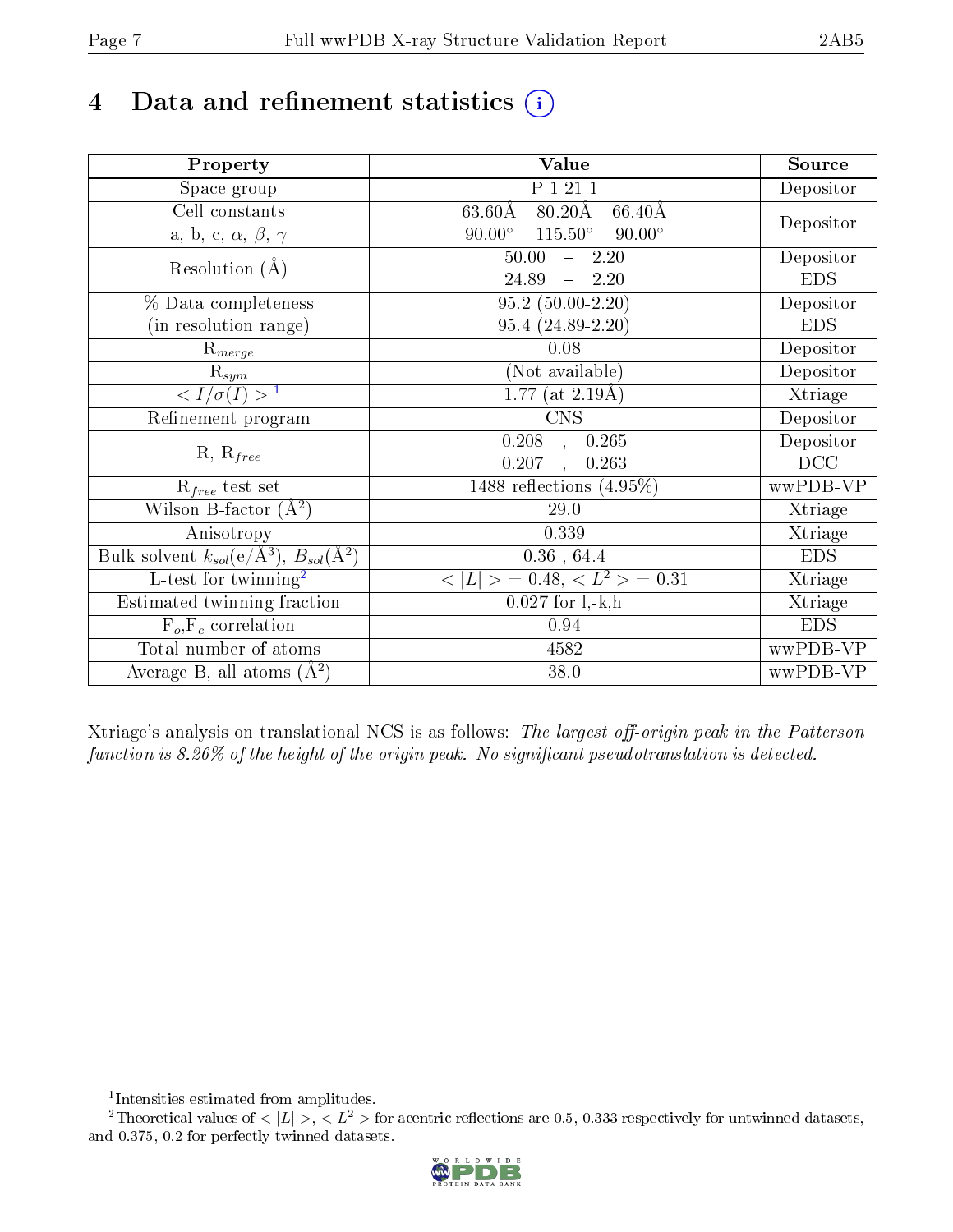## 5 Model quality  $(i)$

## 5.1 Standard geometry  $(i)$

Bond lengths and bond angles in the following residue types are not validated in this section: SO4

The Z score for a bond length (or angle) is the number of standard deviations the observed value is removed from the expected value. A bond length (or angle) with  $|Z| > 5$  is considered an outlier worth inspection. RMSZ is the root-mean-square of all Z scores of the bond lengths (or angles).

| Mol | Chain |             | Bond lengths | Bond angles |                    |  |
|-----|-------|-------------|--------------|-------------|--------------------|--|
|     |       | <b>RMSZ</b> | $\# Z  > 5$  | RMSZ        | # $ Z  > 5$        |  |
|     |       | 0.39        | 0/2210       | 0.62        | $1/2953$ $(0.0\%)$ |  |
|     | В     | 0.40        | 0/2161       | 0.63        | 0/2898             |  |
| ΑH  | ΑH    | 0.39        | 0/4371       | 0.62        | $1/5851(0.0\%)$    |  |

There are no bond length outliers.

All (1) bond angle outliers are listed below:

|  |  |                            | $\vert$ Mol $\vert$ Chain $\vert$ Res $\vert$ Type $\vert$ Atoms $\vert$ Z $\vert$ Observed( <sup>o</sup> ) $\vert$ Ideal( <sup>o</sup> ) |        |
|--|--|----------------------------|-------------------------------------------------------------------------------------------------------------------------------------------|--------|
|  |  | 291   LEU   N-CA-C   -5.02 | 97.44                                                                                                                                     | 111 00 |

There are no chirality outliers.

There are no planarity outliers.

### 5.2 Too-close contacts  $(i)$

In the following table, the Non-H and H(model) columns list the number of non-hydrogen atoms and hydrogen atoms in the chain respectively. The H(added) column lists the number of hydrogen atoms added and optimized by MolProbity. The Clashes column lists the number of clashes within the asymmetric unit, whereas Symm-Clashes lists symmetry related clashes.

| Mol |   |      | $\mid$ Chain $\mid$ Non-H $\mid$ H(model) $\mid$ | H(added) |    | $\text{Classes} \mid \text{Symm-Class}$ |
|-----|---|------|--------------------------------------------------|----------|----|-----------------------------------------|
|     |   | 2172 |                                                  | 2225     |    |                                         |
|     |   | 2122 |                                                  | 2128     |    |                                         |
|     |   | 25   |                                                  |          |    |                                         |
|     |   | Тb   |                                                  |          |    |                                         |
|     |   | 132  |                                                  |          |    |                                         |
|     | R | 116  |                                                  |          |    |                                         |
|     |   | 4582 |                                                  | 4353     | 93 |                                         |

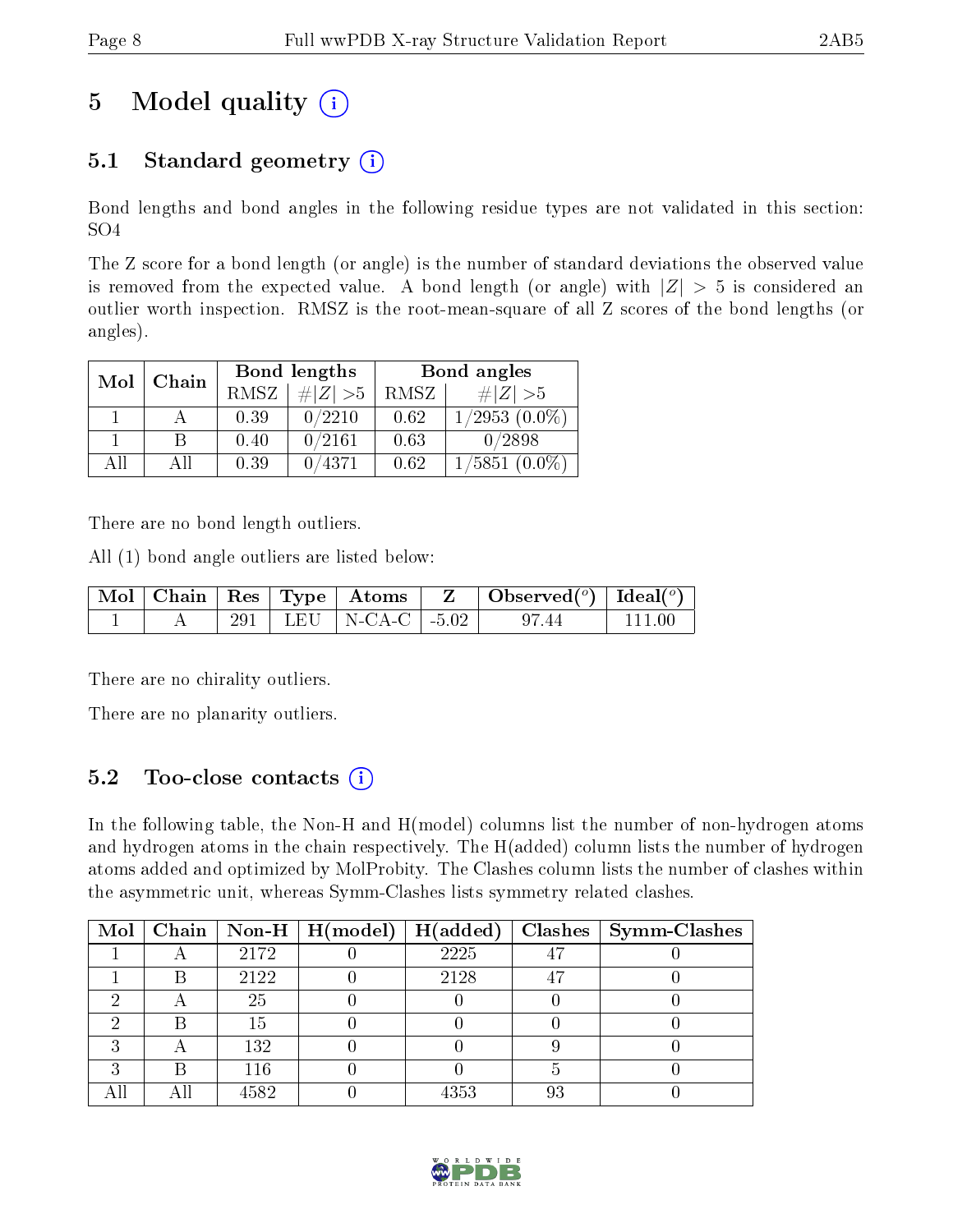The all-atom clashscore is defined as the number of clashes found per 1000 atoms (including hydrogen atoms). The all-atom clashscore for this structure is 11.

All (93) close contacts within the same asymmetric unit are listed below, sorted by their clash magnitude.

| Atom-1                               | Atom-2                       | Interatomic       | Clash         |  |
|--------------------------------------|------------------------------|-------------------|---------------|--|
|                                      |                              | distance $(A)$    | overlap $(A)$ |  |
| 1:B:476:VAL:HG12                     | 1:B:477:MSE:HE2              | 1.43              | 0.99          |  |
| 1:B:477:MSE:HE3                      | 1:B:511:PHE:HE2              | 1.32              | 0.91          |  |
| 1:A:262:ASN:OD1                      | 1:B:262:ASN:ND2              | 2.05              | 0.89          |  |
| $1:B:477:MSE: \overline{HE1}$        | 1:B:514:PRO:HD3              | 1.56              | 0.86          |  |
| 1: A: 434: MSE: HE1                  | $1:\overline{A:438:MSE:HE2}$ | 1.64              | 0.78          |  |
| 1:B:477:MSE:HE3                      | 1: B:511: PHE:CE2            | 2.17              | 0.76          |  |
| 1:B:477:MSE:HE1                      | 1:B:514:PRO:CD               | 2.16              | 0.76          |  |
| $1:A:308: \overline{\text{ASN:HB3}}$ | 3:A:650:HOH:O                | 1.86              | 0.74          |  |
| 1:B:346:ILE:HB                       | 1:B:347:PRO:HD3              | 1.70              | 0.73          |  |
| 1:B:275:ASP:OD2                      | 1:B:411:ALA:HB1              | 1.90              | 0.72          |  |
| 1: A:499: LYS: HA                    | 1:A:502:ARG:HH11             | 1.55              | 0.71          |  |
| 1:B:287:LEU:HD21                     | 1: B: 376: TYR: HA           | 1.72              | 0.70          |  |
| 1:B:320:LEU:HD12                     | 1:B:328:LYS:HE2              | 1.75              | 0.69          |  |
| 1:A:262:ASN:HD22                     | 1:A:263:PRO:HD2              | 1.58              | 0.68          |  |
| 1:B:262:ASN:ND2                      | 1:B:264:ILE:HG22             | 2.08              | 0.68          |  |
| 1:B:485:LYS:HE2                      | 3:B:683:HOH:O                | 1.93              | 0.67          |  |
| 1: A: 458: GLU:O                     | 1:A:461:ASN:HB2              | 1.95              | 0.67          |  |
| 1: A:346: ILE: HB                    | 1:A:347:PRO:H <sub>D3</sub>  | 1.77              | 0.66          |  |
| 1:A:434:MSE:HG3                      | 1: A:463: LYS: HA            | 1.77              | 0.65          |  |
| 1:B:458:GLU:HG3                      | 1:B:461:ASN:HB3              | 1.80              | 0.64          |  |
| 1: A:420: PRO:HG2                    | 1:A:423:LYS:HB2              | 1.78              | 0.63          |  |
| 1:B:414:CYS:HB3                      | 1:B:431:GLU:HG2              | 1.80              | 0.63          |  |
| 1:A:262:ASN:HD22                     | 1:A:263:PRO:CD               | 2.11              | 0.63          |  |
| $1:$ A:498:LEU:O                     | 1: A:502: ARG: HG3           | 2.01              | 0.60          |  |
| 1:A:470:ASN:ND2                      | 3:A:733:HOH:O                | 2.35              | 0.59          |  |
| 1:B:438:MSE:HE3                      | 1:B:442:LEU:HG               | 1.85              | 0.59          |  |
| 1:B:476:VAL:HG12                     | 1:B:477:MSE:CE               | 2.26              | 0.56          |  |
| 1:A:414:CYS:HB3                      | 1: A: 431: GLU: CG           | 2.35              | 0.56          |  |
| 1: A: 434: MSE: HB2                  | 1: A:462: SER: C             | $\overline{2.26}$ | 0.56          |  |
| 1:B:357:ASN:ND2                      | 1:B:384:ARG:HD3              | 2.21              | 0.56          |  |
| 1: A:287:LEU:HD21                    | 1: A:376:TYR:HA              | 1.88              | 0.55          |  |
| 1:A:434:MSE:HB2                      | 1:A:462:SER:O                | 2.07              | 0.54          |  |
| 1: A: 364: TYR: OH                   | 1:A:379:LEU:HG               | 2.08              | 0.53          |  |
| 1:A:278:ILE:HG23                     | 1: A:278: ILE: O             | 2.09              | 0.52          |  |
| 1:B:393:GLU:HB2                      | 3:B:719:HOH:O                | 2.10              | 0.52          |  |
| 1: B: 498: LEU: O                    | 1:B:502:ARG:HG3              | 2.09              | 0.52          |  |
| 1:B:476:VAL:CG1                      | 1:B:477:MSE:HE2              | 2.28              | 0.51          |  |

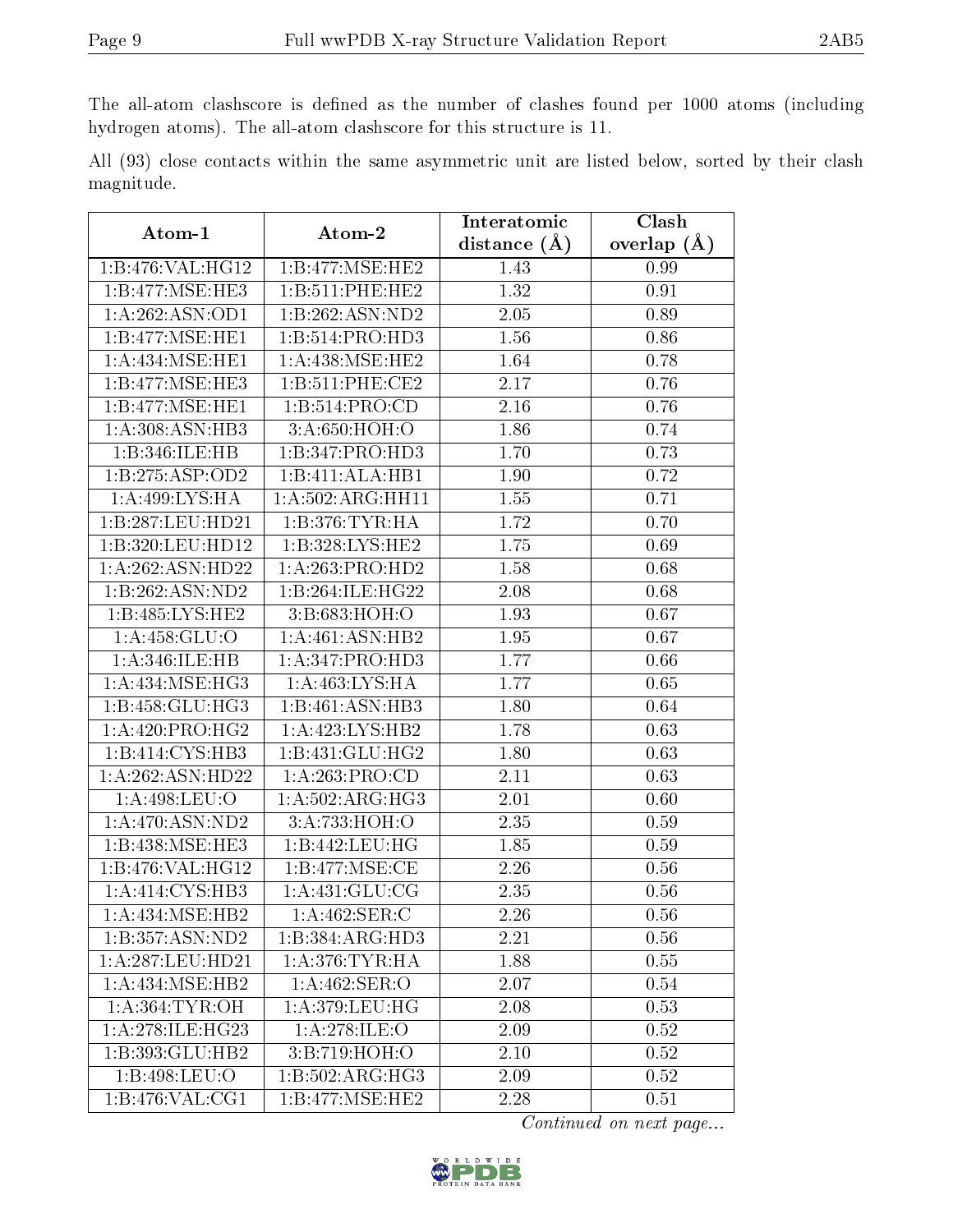| Comunaca jiom previous page |                                       | Interatomic    | Clash         |
|-----------------------------|---------------------------------------|----------------|---------------|
| Atom-1                      | Atom-2                                | distance $(A)$ | overlap $(A)$ |
| 1: A:506: LYS: HG2          | 3:A:655:HOH:O                         | 2.11           | 0.51          |
| 1:B:312:ILE:HD11            | 1:B:345:ILE:HD11                      | 1.91           | 0.51          |
| 1:B:465:THR:HG22            | 1:B:466:THR:N                         | 2.26           | 0.51          |
| 1:A:262:ASN:ND2             | 1:A:264:ILE:H                         | 2.10           | 0.50          |
| 1: A: 367: ASP: OD1         | 1: A:371:LYS:HE3                      | 2.12           | 0.50          |
| 1:A:262:ASN:HD22            | 1: A:263:PRO: N                       | 2.10           | 0.50          |
| 1:B:302:LEU:O               | 1:B:306:ILE:HG12                      | 2.11           | 0.49          |
| 1: A:322: MSE: HG2          | 1: A:326:THR:O                        | 2.12           | 0.49          |
| 1:A:391:THR:O               | 1:A:395:ILE:HG12                      | 2.13           | 0.48          |
| 1:B:445:LYS:HE3             | 1:B:453:ASN:OD1                       | 2.14           | 0.48          |
| 1:B:398:LYS:HA              | 3:B:627:HOH:O                         | 2.15           | 0.47          |
| 1:B:262:ASN:HD21            | 1:B:264:ILE:HG22                      | 1.78           | 0.47          |
| 1: A:318: LYS: HE3          | 3:A:615:HOH:O                         | 2.13           | 0.47          |
| 1:A:318:LYS:HE3             | 3:A:662:HOH:O                         | 2.14           | 0.47          |
| 1: A: 382: TYR: HA          | 3:A:639:HOH:O                         | 2.14           | 0.46          |
| 1:B:439:GLU:HG2             | 1:B:440:VAL:N                         | 2.30           | 0.46          |
| 1:B:499:LYS:HA              | 1:B:502:ARG:NH1                       | 2.31           | 0.46          |
| 1:A:428:ALA:HB3             | 1: A:507: TYR: CZ                     | 2.50           | 0.46          |
| 1: A:262: ASN:CG            | 1:A:264:ILE:HG22                      | 2.36           | 0.46          |
| 1: A:288:LEU:HD11           | 1: A: 336: ARG: HD3                   | 1.97           | 0.46          |
| 1:B:437:ASN:HB2             | 3:B:608:HOH:O                         | 2.16           | 0.45          |
| 1:B:450:ILE:HG23            | 1:B:471:ASP:OD2                       | 2.16           | 0.45          |
| 1: A:375: TYR: HB2          | 1:A:378:ASP:OD2                       | 2.16           | 0.45          |
| 1:B:374:LYS:HG3             | 1:B:375:TYR:CD1                       | 2.51           | 0.45          |
| 1: A: 456: MSE: HB3         | 1: A:463: LYS: HG2                    | 1.98           | 0.45          |
| 1:B:453:ASN:HA              | 1:B:465:THR:O                         | 2.16           | 0.45          |
| 1:A:288:LEU:HD12            | 3:A:739:HOH:O                         | 2.17           | 0.44          |
| 1:A:414:CYS:HB3             | 1:A:431:GLU:HG2                       | 2.00           | 0.44          |
| 1:B:320:LEU:HD12            | $1: B:328: LYS: \overline{\text{CE}}$ | 2.45           | $0.44\,$      |
| 1:B:278:ILE:HG23            | 1:B:278:ILE:O                         | 2.18           | 0.44          |
| 1:A:405:LEU:HD23            | 1:A:478:PHE:CZ                        | 2.53           | 0.43          |
| 1:B:357:ASN:ND2             | 1:B:384:ARG:CD                        | 2.81           | 0.43          |
| $1:A:499:LYS:\overline{HA}$ | $1:A:502:ARG:\overline{NH1}$          | 2.27           | 0.43          |
| 1:B:271:LEU:HD12            | 1:B:411:ALA:HB2                       | 2.00           | 0.43          |
| 1:B:431:GLU:HA              | 1:B:464:MSE:O                         | 2.19           | 0.43          |
| 1:B:263:PRO:HB2             | 1:B:484:ILE:HD11                      | 2.01           | 0.43          |
| 1:B:338:LYS:O               | 1:B:342:LYS:HG3                       | 2.18           | 0.43          |
| 1:B:499:LYS:HA              | 1:B:502:ARG:HH11                      | 1.84           | 0.42          |
| 1:B:505:THR:HB              | 3: B:631: HOH:O                       | 2.19           | 0.42          |
| 1: A:341:LEU:O              | 1: A:346: ILE: HG12                   | 2.20           | 0.42          |
| 1: A:485:LYS:HD2            | 1: A:517: TYR: CZ                     | 2.54           | 0.42          |

Continued from previous page.

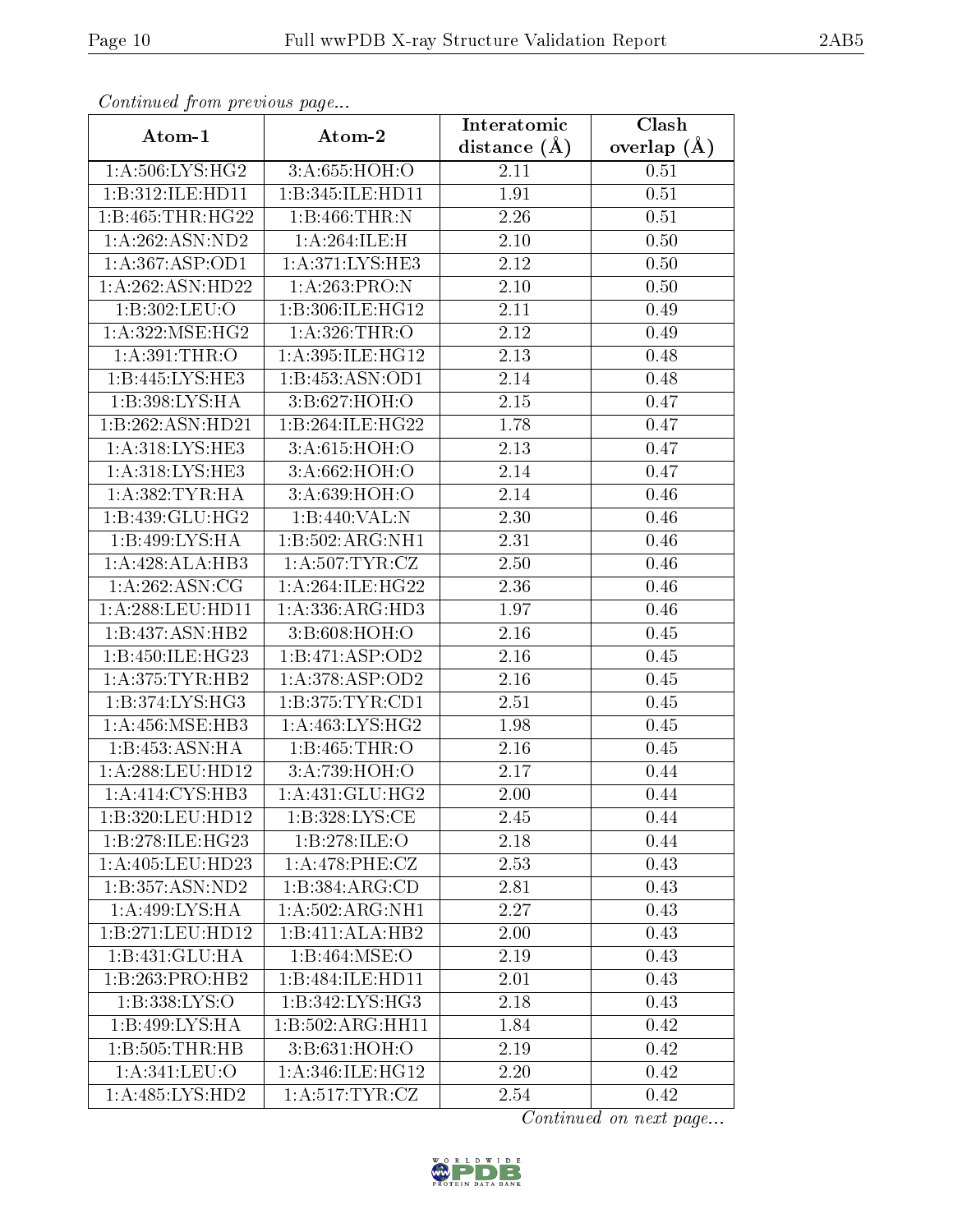| Atom-1              | Atom-2                       | Interatomic    | Clash         |
|---------------------|------------------------------|----------------|---------------|
|                     |                              | distance $(A)$ | overlap $(A)$ |
| 1: B: 458: GLU: O   | 1:B:459:PHE:HB2              | 2.20           | 0.42          |
| 1:B:262:ASN:HA      | 1:B:263:PRO:HD3              | 1.78           | 0.42          |
| 1: A:512: LYS: HE2  | 3:A:693:HOH:O                | 2.19           | 0.41          |
| 1:B:273:GLU:OE2     | 1:B:354:MSE:HB3              | 2.20           | 0.41          |
| 1: B:445: LYS: CE   | 1:B:453:ASN:OD1              | 2.69           | 0.41          |
| 1:A:414:CYS:HB3     | $1:A:431:GLU:\overline{HG3}$ | 2.01           | 0.41          |
| 1: A:458: GLU:O     | 1: A: 459: PHE: HB2          | 2.20           | 0.41          |
| 1: B:360: TYR: CZ   | 1:B:389:PHE:HD1              | 2.39           | 0.41          |
| 1:A:431:GLU:HA      | 1: A:464: MSE:O              | 2.21           | 0.41          |
| 1: B: 359: HIS: O   | 1:B:362:TYR:HB3              | 2.21           | 0.41          |
| 1: A: 357: ASN: OD1 | 1: A: 387: LYS: O            | 2.38           | 0.41          |
| 1: A:449: LYS:O     | 1: A:474: ASN:ND2            | 2.54           | 0.40          |
| 1:A:262:ASN:HD22    | 1:A:262:ASN:C                | 2.25           | 0.40          |
| 1:A:262:ASN:ND2     | 1:A:263:PRO:HD2              | 2.31           | 0.40          |
| 1: A:391:THR:HA     | 3:A:672:HOH:O                | 2.22           | 0.40          |

Continued from previous page...

There are no symmetry-related clashes.

### 5.3 Torsion angles  $(i)$

#### 5.3.1 Protein backbone  $(i)$

In the following table, the Percentiles column shows the percent Ramachandran outliers of the chain as a percentile score with respect to all X-ray entries followed by that with respect to entries of similar resolution.

The Analysed column shows the number of residues for which the backbone conformation was analysed, and the total number of residues.

| Mol | Chain | Analysed         | Favoured     | Allowed   | Outliers | Percentiles                |                                |
|-----|-------|------------------|--------------|-----------|----------|----------------------------|--------------------------------|
|     |       | $259/269(96\%)$  | 248 $(96\%)$ | 11 $(4%)$ |          | $\vert$ 100 $\vert$        | $\parallel$ 100                |
|     |       | $253/269$ (94\%) | 243 $(96\%)$ | $10(4\%)$ |          | 100                        | $\blacksquare$ 100             |
| All | All   | $512/538$ (95\%) | 491 $(96\%)$ | 21(4%)    |          | $^{\prime}$ 100 $_{\rm h}$ | $\triangle$ 100 $\blacksquare$ |

There are no Ramachandran outliers to report.

#### 5.3.2 Protein sidechains  $(i)$

In the following table, the Percentiles column shows the percent sidechain outliers of the chain as a percentile score with respect to all X-ray entries followed by that with respect to entries of similar

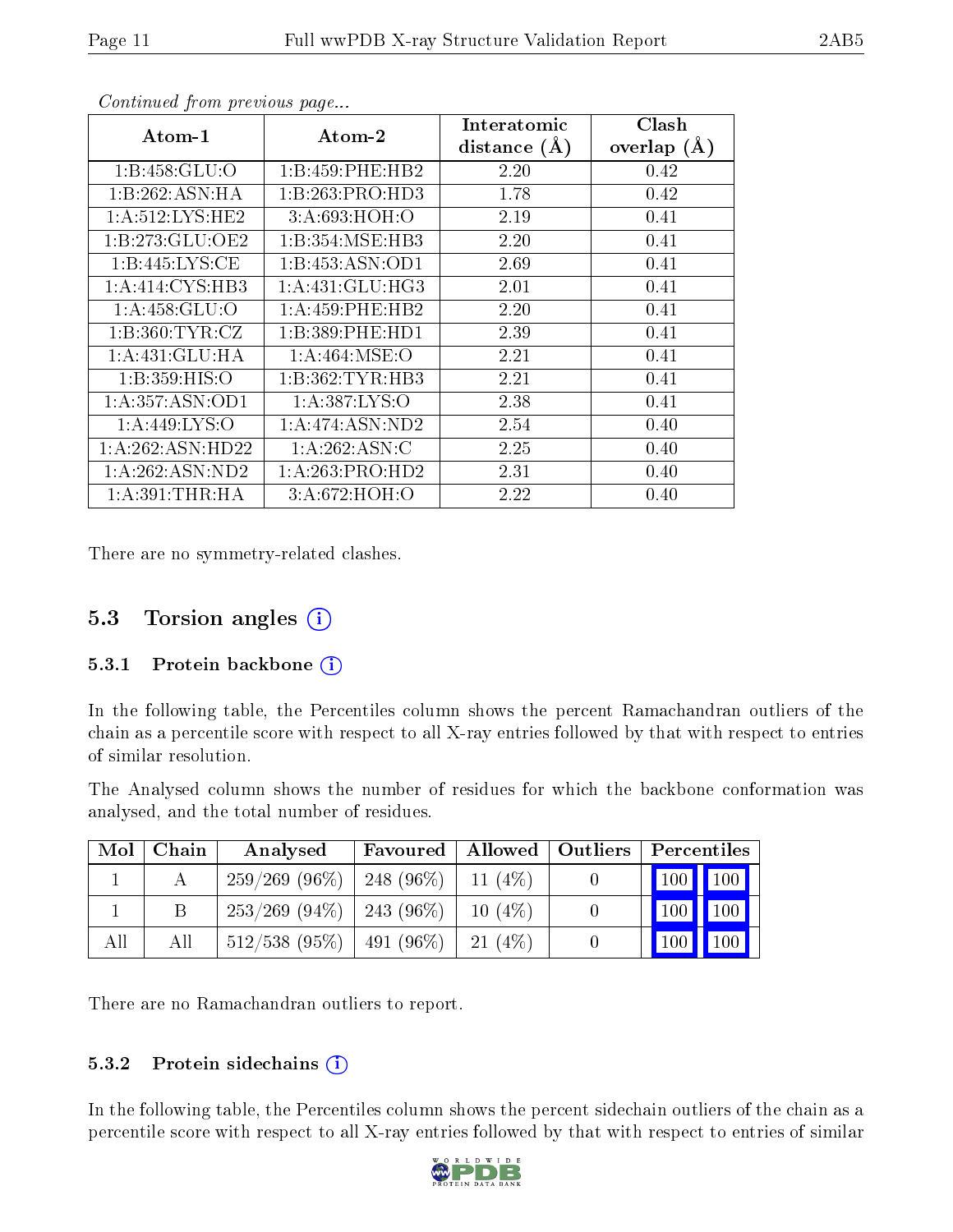resolution.

The Analysed column shows the number of residues for which the sidechain conformation was analysed, and the total number of residues.

| Mol | Chain | Analysed        | Rotameric    | Outliers | Percentiles |
|-----|-------|-----------------|--------------|----------|-------------|
|     |       | $240/242(99\%)$ | 238 $(99\%)$ | $2(1\%)$ | 90<br>81    |
|     |       | $232/242(96\%)$ | 229 $(99\%)$ | $3(1\%)$ | 81<br>69    |
| All | All   | $472/484(98\%)$ | 467 $(99\%)$ | $5(1\%)$ | 85<br>73    |

All (5) residues with a non-rotameric sidechain are listed below:

| Mol | Chain | Res | <b>Type</b> |
|-----|-------|-----|-------------|
|     |       | 262 | <b>ASN</b>  |
|     |       | 399 | <b>ASN</b>  |
|     |       | 261 | ASP         |
|     |       | 452 | ASN         |
|     |       | 490 | LYS         |

Some sidechains can be flipped to improve hydrogen bonding and reduce clashes. All (2) such sidechains are listed below:

| $\operatorname{Mol}$ | Chain | Res | Type |
|----------------------|-------|-----|------|
|                      |       | 509 |      |
|                      |       |     |      |

#### 5.3.3 RNA (i)

There are no RNA molecules in this entry.

### 5.4 Non-standard residues in protein, DNA, RNA chains (i)

There are no non-standard protein/DNA/RNA residues in this entry.

### 5.5 Carbohydrates  $(i)$

There are no carbohydrates in this entry.

### 5.6 Ligand geometry  $(i)$

8 ligands are modelled in this entry.

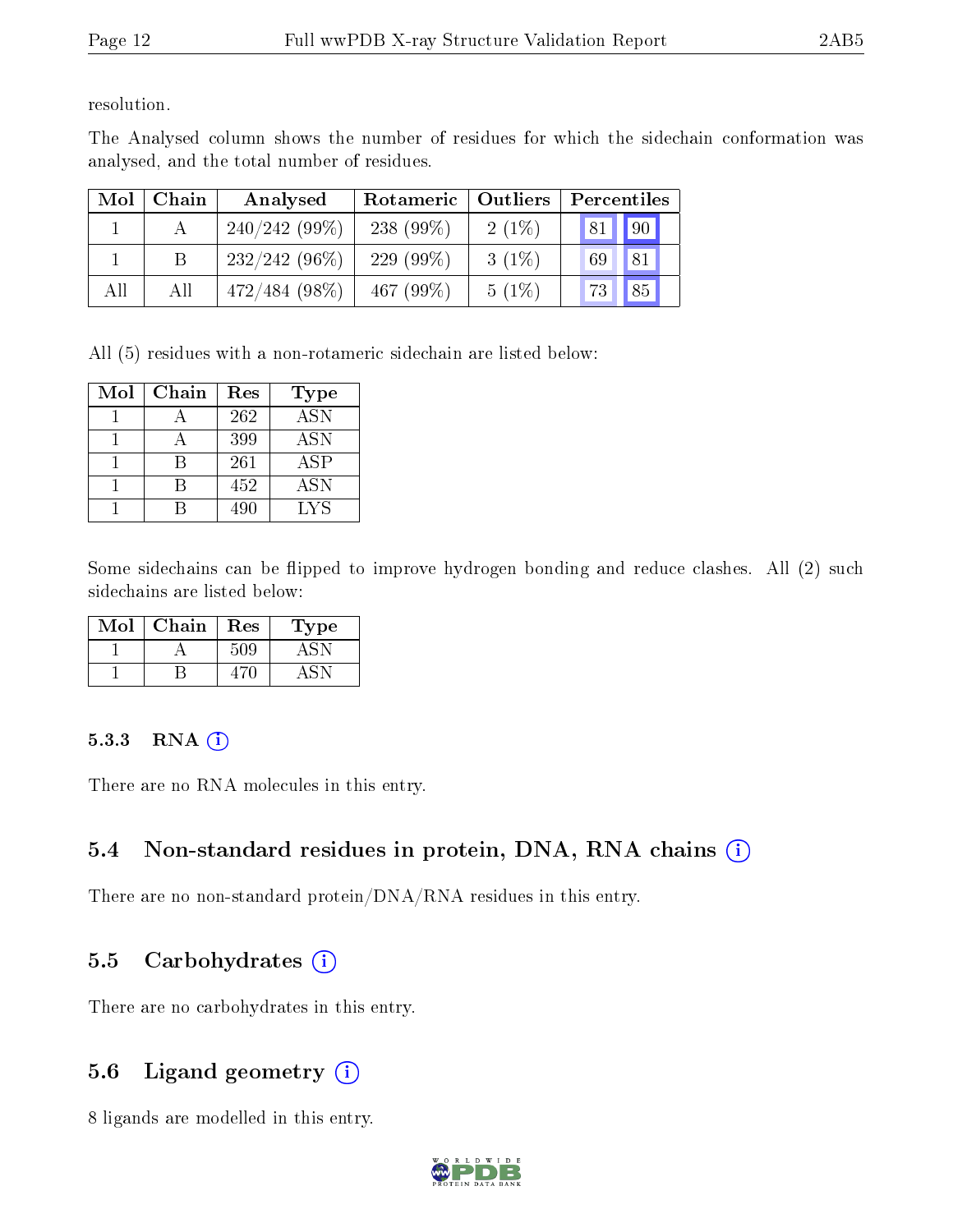In the following table, the Counts columns list the number of bonds (or angles) for which Mogul statistics could be retrieved, the number of bonds (or angles) that are observed in the model and the number of bonds (or angles) that are dened in the Chemical Component Dictionary. The Link column lists molecule types, if any, to which the group is linked. The Z score for a bond length (or angle) is the number of standard deviations the observed value is removed from the expected value. A bond length (or angle) with  $|Z| > 2$  is considered an outlier worth inspection. RMSZ is the root-mean-square of all Z scores of the bond lengths (or angles).

| Mol            |                 | Res<br>Chain |     | Link                         | Bond lengths |      |                | Bond angles |             |                  |
|----------------|-----------------|--------------|-----|------------------------------|--------------|------|----------------|-------------|-------------|------------------|
|                | Type            |              |     |                              | Counts       | RMSZ | # $ Z  > 2$    | Counts      | <b>RMSZ</b> | # $ Z  > 2$      |
| $\overline{2}$ | SO <sub>4</sub> | А            | 605 | $\qquad \qquad \blacksquare$ | 4,4,4        | 0.29 | 0              | 6,6,6       | 0.22        | $\left( \right)$ |
| 2              | SO <sub>4</sub> | B            | 601 | $\qquad \qquad \blacksquare$ | 4,4,4        | 0.20 |                | 6,6,6       | 0.16        | $\overline{0}$   |
| 2              | SO <sub>4</sub> | А            | 602 | $\blacksquare$               | 4,4,4        | 0.24 | $\theta$       | 6,6,6       | 0.13        | $\theta$         |
| $\overline{2}$ | SO <sub>4</sub> | А            | 603 | $\blacksquare$               | 4,4,4        | 0.19 | $\theta$       | 6,6,6       | 0.19        | $\overline{0}$   |
| $\overline{2}$ | SO <sub>4</sub> | А            | 608 | $\qquad \qquad \blacksquare$ | 4,4,4        | 0.25 | $\theta$       | 6,6,6       | 0.05        | $\overline{0}$   |
| 2              | SO <sub>4</sub> | B            | 604 | $\qquad \qquad \blacksquare$ | 4,4,4        | 0.21 | $\theta$       | 6,6,6       | 0.08        | $\theta$         |
| $\overline{2}$ | SO <sub>4</sub> | B            | 606 | $\blacksquare$               | 4,4,4        | 0.28 | $\theta$       | 6,6,6       | 0.08        | $\overline{0}$   |
| $\overline{2}$ | SO <sub>4</sub> | А            | 607 | $\blacksquare$               | 4,4,4        | 0.29 | $\overline{0}$ | 6,6,6       | 0.07        | $\overline{0}$   |

There are no bond length outliers.

There are no bond angle outliers.

There are no chirality outliers.

There are no torsion outliers.

There are no ring outliers.

No monomer is involved in short contacts.

### 5.7 [O](https://www.wwpdb.org/validation/2017/XrayValidationReportHelp#nonstandard_residues_and_ligands)ther polymers  $(i)$

There are no such residues in this entry.

## 5.8 Polymer linkage issues  $(i)$

There are no chain breaks in this entry.

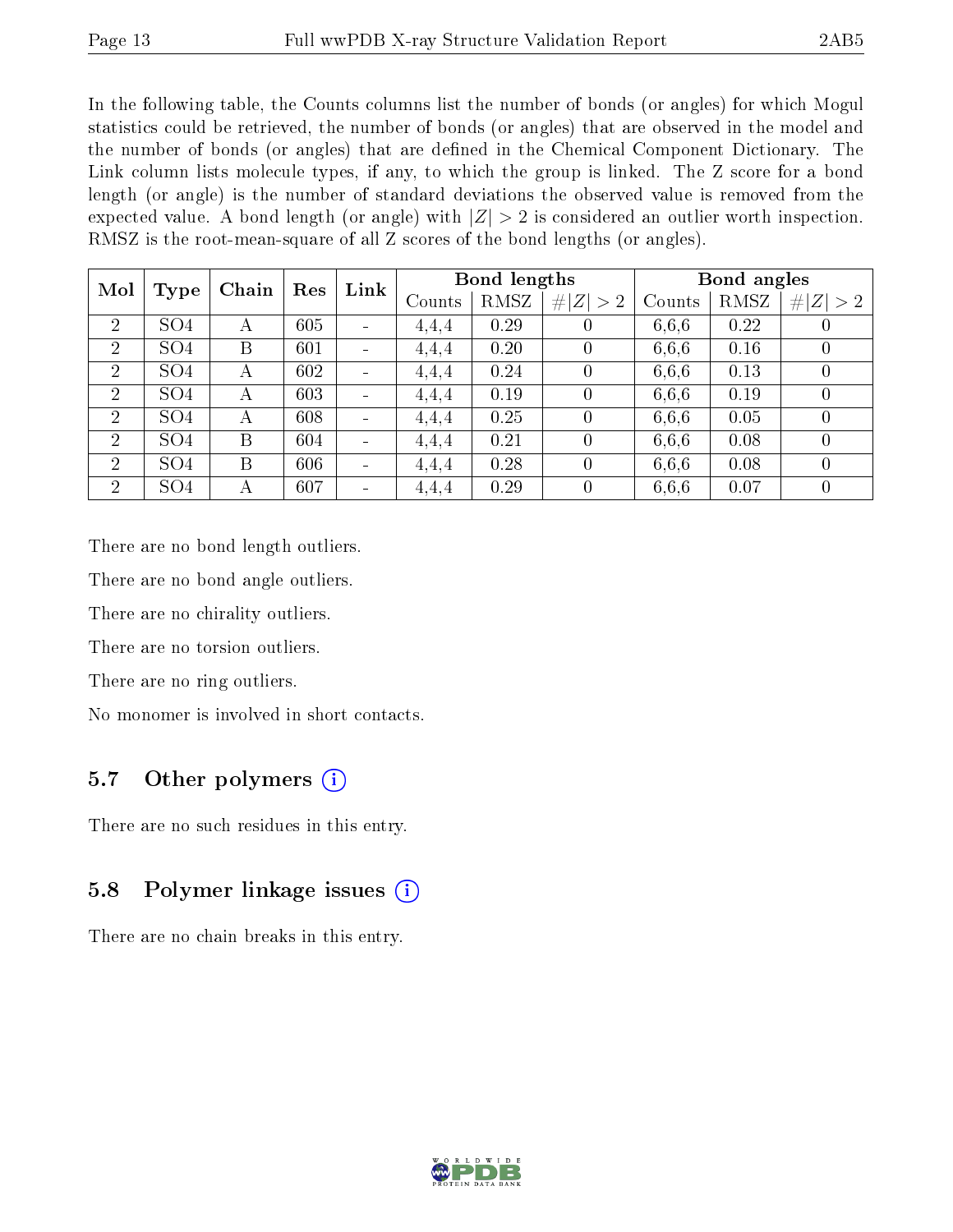## 6 Fit of model and data  $(i)$

## 6.1 Protein, DNA and RNA chains  $(i)$

In the following table, the column labelled  $#RSRZ> 2'$  contains the number (and percentage) of RSRZ outliers, followed by percent RSRZ outliers for the chain as percentile scores relative to all X-ray entries and entries of similar resolution. The OWAB column contains the minimum, median,  $95<sup>th</sup>$  percentile and maximum values of the occupancy-weighted average B-factor per residue. The column labelled ' $Q< 0.9$ ' lists the number of (and percentage) of residues with an average occupancy less than 0.9.

| Mol | Chain | Analysed         | ${ <\hspace{-1.5pt}{\mathrm{RSRZ}} \hspace{-1.5pt}>}$ | $\#\text{RSRZ}\text{>2}$    | $OWAB(A^2)$     | $\rm Q\textcolor{black}{<}0.9$ |
|-----|-------|------------------|-------------------------------------------------------|-----------------------------|-----------------|--------------------------------|
|     |       | $249/269(92\%)$  | 0.36                                                  | $18(7\%)$ 15   14           | 17, 34, 61, 97  |                                |
|     |       | $246/269$ (91\%) | 0.31                                                  | $\sqrt{17}$<br>$16(6\%)$ 18 | 18, 35, 70, 105 |                                |
| All | All   | $495/538(92\%)$  | 0.34                                                  | <b>15</b><br>$34(6\%)$ 16   | 17, 34, 66, 105 |                                |

All (34) RSRZ outliers are listed below:

| Mol            | Chain                   | Res | Type                      | $\rm RSRZ$       |
|----------------|-------------------------|-----|---------------------------|------------------|
| $\mathbf{1}$   | B                       | 459 | PHE                       | 10.2             |
| $\overline{1}$ | $\boldsymbol{A}$        | 459 | PHE                       | 9.1              |
| $\overline{1}$ | $\overline{\rm A}$      | 461 | $\overline{\mathrm{ASN}}$ | $\overline{7.3}$ |
| $\overline{1}$ | $\overline{\rm A}$      | 460 | <b>ASN</b>                | $7.2\,$          |
| $\overline{1}$ | $\overline{\rm A}$      | 284 | $\overline{\text{GLY}}$   | $\overline{6.1}$ |
| $\overline{1}$ | $\boldsymbol{B}$        | 460 | ASN                       | $5.4\,$          |
| $\overline{1}$ | $\boldsymbol{B}$        | 436 | <b>ASN</b>                | $\overline{5.1}$ |
| $\overline{1}$ | $\overline{\mathbf{B}}$ | 418 | <b>TYR</b>                | 5.0              |
| $\overline{1}$ | $\mathbf{A}$            | 285 | <b>LYS</b>                | 4.9              |
| $\overline{1}$ | $\overline{\mathrm{B}}$ | 461 | $\overline{\mathrm{ASN}}$ | 4.9              |
| $\overline{1}$ | $\overline{\mathbf{B}}$ | 455 | <b>TYR</b>                | 4.3              |
| $\overline{1}$ | $\overline{\rm A}$      | 286 | <b>TYR</b>                | 4.2              |
| $\overline{1}$ | $\overline{B}$          | 257 | <b>LYS</b>                | $4.0\,$          |
| $\overline{1}$ | $\overline{B}$          | 458 | $\overline{\mathrm{GLU}}$ | 3.8              |
| $\overline{1}$ | $\overline{\mathrm{B}}$ | 256 | <b>HIS</b>                | $\overline{3.7}$ |
| $\overline{1}$ | $\boldsymbol{A}$        | 455 | <b>TYR</b>                | 3.6              |
| $\overline{1}$ | $\overline{\rm A}$      | 257 | $\overline{\text{LYS}}$   | $\overline{3.4}$ |
| $\overline{1}$ | $\boldsymbol{A}$        | 258 | <b>LEU</b>                | $\overline{3.3}$ |
| $\overline{1}$ | $\overline{\mathrm{B}}$ | 258 | <b>LEU</b>                | 3.0              |
| $\overline{1}$ | $\overline{B}$          | 462 | SER                       | $3.0\,$          |
| $\overline{1}$ | $\overline{\rm A}$      | 457 | <b>ASN</b>                | 2.7              |
| $\overline{1}$ | A                       | 427 | THR                       | $2.\bar{7}$      |
| $\mathbf{1}$   | $\, {\bf B}$            | 427 | THR                       | 2.7              |
| $\mathbf{1}$   | A                       | 420 | PRO                       | 2.7              |